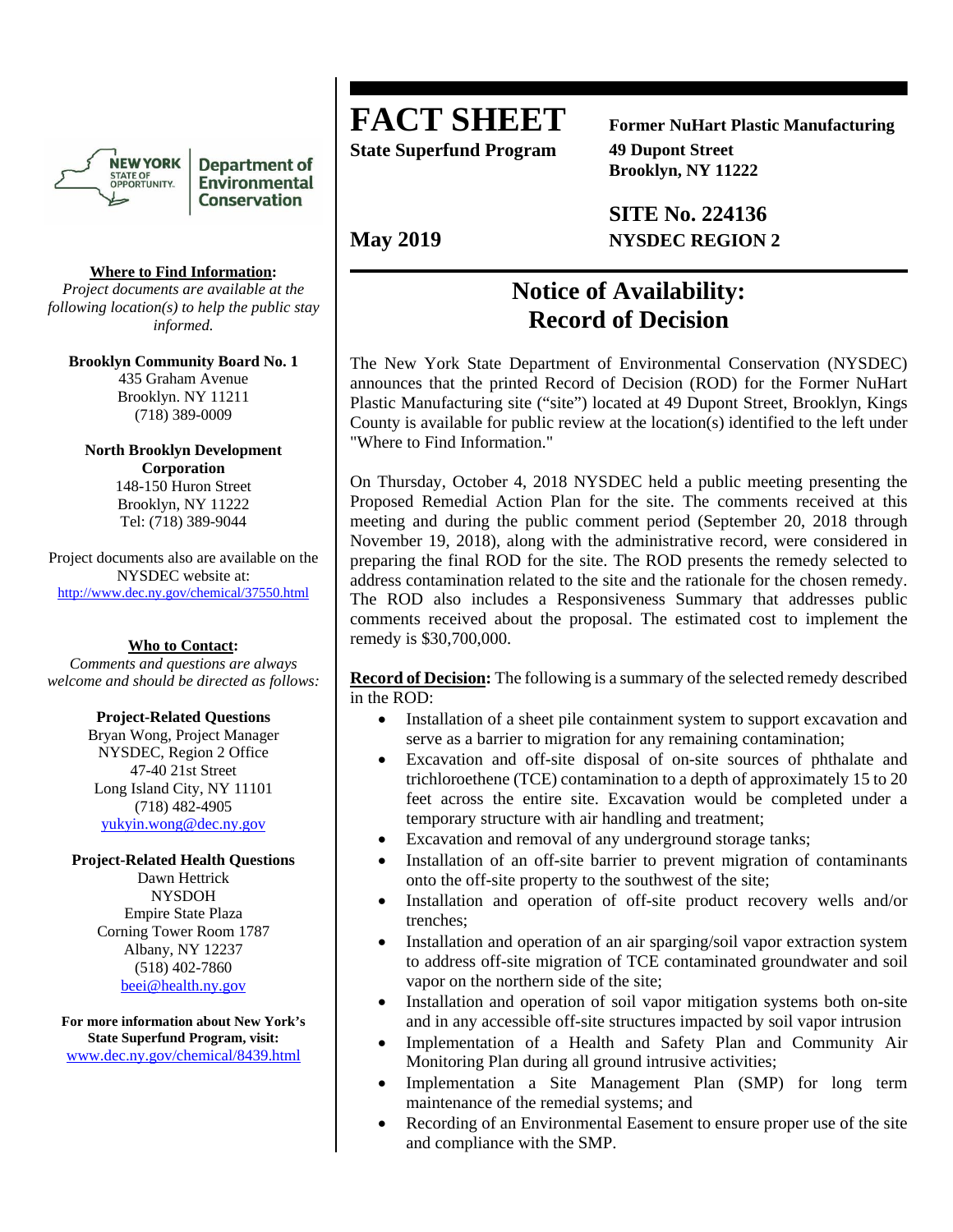# STATE SUPERFUND PROGRAM

**<u>Site Description</u>:** The site is located at 49 Dupont Street (also known as 280 Franklin Street) in the Greenpoint section of Brooklyn (see attached figure). The approximately 1-acre parcel consists of several building that have been joined together over time. The site was used for various commercial/industrial uses before 1950. From 1950 until around 2004 the site was primarily used for the production, storage and shipping of plastic and vinyl products.

Additional site details, including environmental and health assessment summaries, are available on NYSDEC's Environmental Site Remediation Database (by entering the Site ID, 224136) at:

http://www.dec.ny.gov/cfmx/extapps/derexternal/index.cfm? pageid=3

**Summary of the Investigation:** Tests performed at the site show that soil and groundwater beneath the site are contaminated with phthalates, paraffinic oil/mineral oil, and trichloroethene ("TCE") which were utilized in the plastic manufacturing process. The phthalates are present as a light non-aqueous phase liquid (LNAPL) floating on the groundwater table at thicknesses ranging up to 5.5 feet thick on-site and up to 3.5 feet thick off-site (see attached figure). TCE is also present in soil vapor in the northeast portion of the site.

**State Superfund Program Overview:** New York's State Superfund Program (SSF) identifies and characterizes suspected inactive hazardous waste disposal sites. Sites that pose a significant threat to public health and/or the environment go through a process of investigation, evaluation, cleanup and monitoring.

NYSDEC attempts to identify parties responsible for site contamination and require cleanup before committing State funds.

For more information about the SSF, visit:

http://www.dec.ny.gov/chemical/8439.html

*We encourage you to share this fact sheet with neighbors and tenants, and/or post this fact sheet in a prominent area of your building for others to see.* 

## **Receive Site Fact Sheets by Email**

Have site information such as this fact sheet sent right to your email inbox. NYSDEC invites you to sign up with one or more contaminated sites county email listservs at:

www.dec.ny.gov/chemical/61092.html

It's quick, it's free, and it will help keep you better informed. As a listserv member, you will periodically receive site-related information/ announcements for all contaminated sites in the county(ies) you select.

Note: Please disregard if you already have signed up and received this fact sheet electronically.